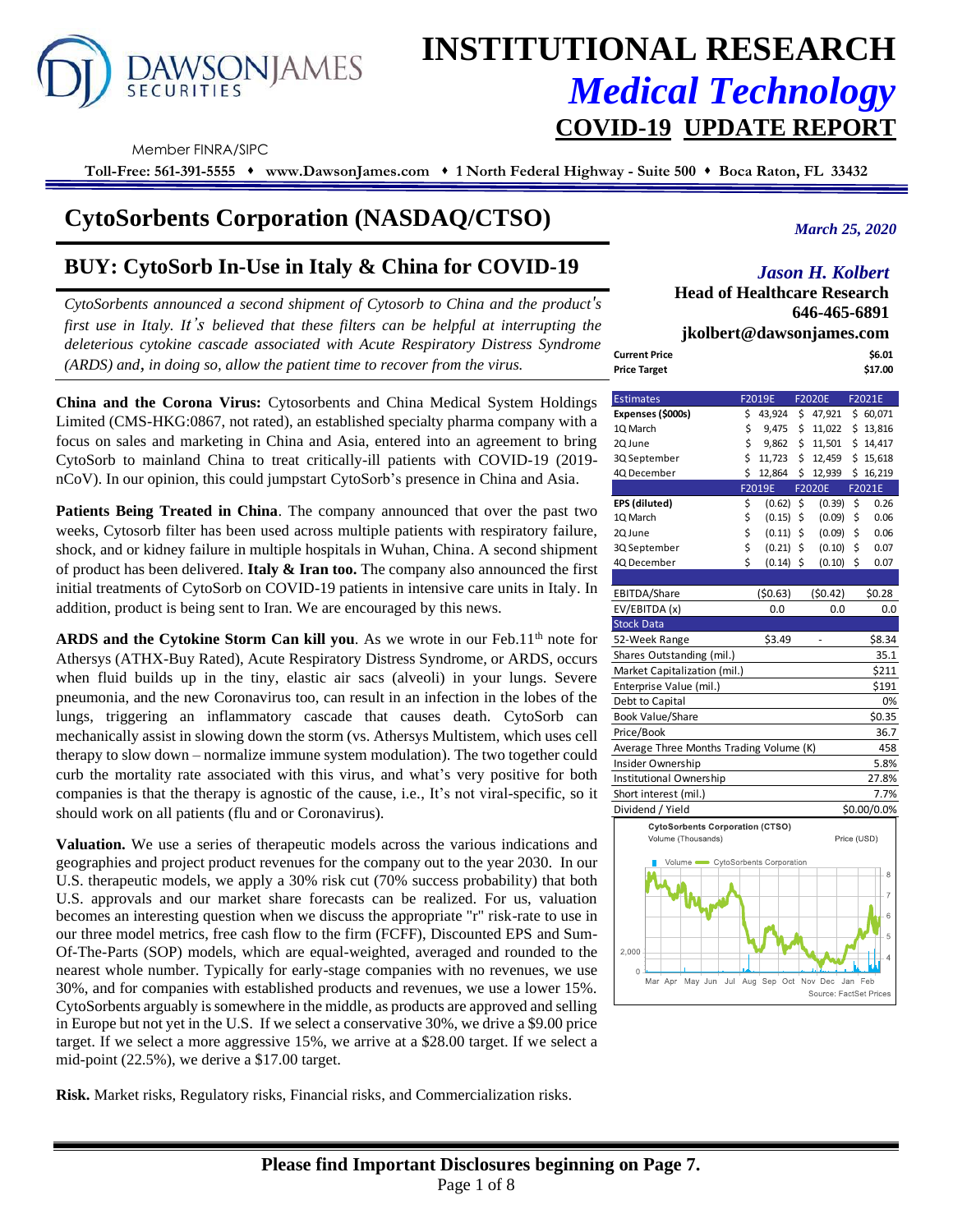

**Adapted from the company's February press release:** *"The clinical features of the COVID-19 coronavirus and its causal relationship to the "cytokine storm" create a potential role for CytoSorb in treating patients suffering from severe coronavirus infection. "CytoSorb, the Wuhan Coronavirus, and Cytokine Storm." This was highlighted in a recent publication in Lancet Respiratory Medicine by Drs. Claudio Ronco, Paolo Navalesi, and Jean Louis Vincent entitled, "Coronavirus epidemic: preparing for extracorporeal organ support in intensive care." Notably, the authors state, "A sepsis-like syndrome might occur frequently due to the virus itself or to a superimposed bacterial infection and in this case, since pharmacological approaches have shown poor results, new extracorporeal organ support therapies including haemoadsorption and haemoperfusion, with new sorbent cartridges designed to remove cytokines and other circulating mediators, should be considered." These publications provide the rationale to potentially use CytoSorb, the first specificallyapproved extracorporeal cytokine adsorber in the European Union, in this setting. CytoSorb is distributed in 58 countries worldwide, and is available in Hong Kong, Vietnam, Malaysia, Germany, United Kingdom, Italy France, Spain, Belgium, United Arab Emirates, India, Russia, Finland, Sri Lanka, and Australia where patients infected with the virus have been reported".*

We have not factored in China to our model, so any sales to China represent upside. We can recall other products and companies such as Sciclone (private), which has an immune modulator product that was utilized during the SARS outbreak in China and became a significant product afterward. **CytoSorb could build an important foothold in China as awareness grows of the technology and its ease of use and its ability to treat any virus related severe complication independent of the specific pathogen.**

### **Multiple Catalysts Ahead:**

- The "**Remove Endocarditis**" trial in Germany. The trial has now enrolled 250 patients (and plans to add another 15 to account for any drop-outs). We should see data this year.
- Advancement of the **U.S. pivotal REFRESH 2-AKI** trial. An interim analysis is planned at  $N=200$ , estimated to occur by 1H20.
- **UK TISORB study** (company-sponsored) is evaluating the use of CytoSorb to remove anti-platelet drugs (ticagrelor) in emergency cardiac surgery patients. We note this is a global \$20B market.
- **HemoDefend IDE.** We need to check on the status suffice to say we believe a 2020 approval is possible as this is expected to be a DeNovo 510-K (two-site, n=20 person trial), to support the filing.
- **HemoDefend background**. Recall that there has been ongoing controversy on whether there is a difference between "old" blood and "new" blood or blood that has been stored for some time in a refrigerated compartment versus blood that has been freshly donated by a person. Although current studies show contradicting results (independent studies were highly varied in approach), it is undisputed that biological changes occur during RBC storage, although unknown if they are beneficial/harmless or detrimental changes. Whether or not aged blood is bad, HemoDefend is still advantageous when storing donated blood. Not only will it keep donated blood fresh and extend the shelf-life of blood, but it will also remove the many contaminants that may be present in donated blood, or from the changes, RBCs undergo while in storage. This is to minimize the current 1-5% risk chance patients have of developing a transfusion reaction, which could be as mild as a fever to as severe as death.
- **The HemoDefend technology** can be implemented in two ways; as an in-line filter between the blood bag and the patient during transfusion, or in an approach called "Beads in a Bag." Beads in a Bag is CytoSorbents' innovative, patent-pending technology that will purify blood during the entire refrigerated storage period. CytoSorbents' biocompatible beads are perfect for this use for several reasons: the beads can have extended contact with blood without causing damage to the RBCs, they are neutrally buoyant and will suspend in blood so that the blood storage bag does not need to be mixed, and during transfusion, an integrated filter will keep the beads in the bag. HemoDefend won't require any extra machine, electricity, energy source, or any other manipulation to be used, so it won't cost much to possibly save a life.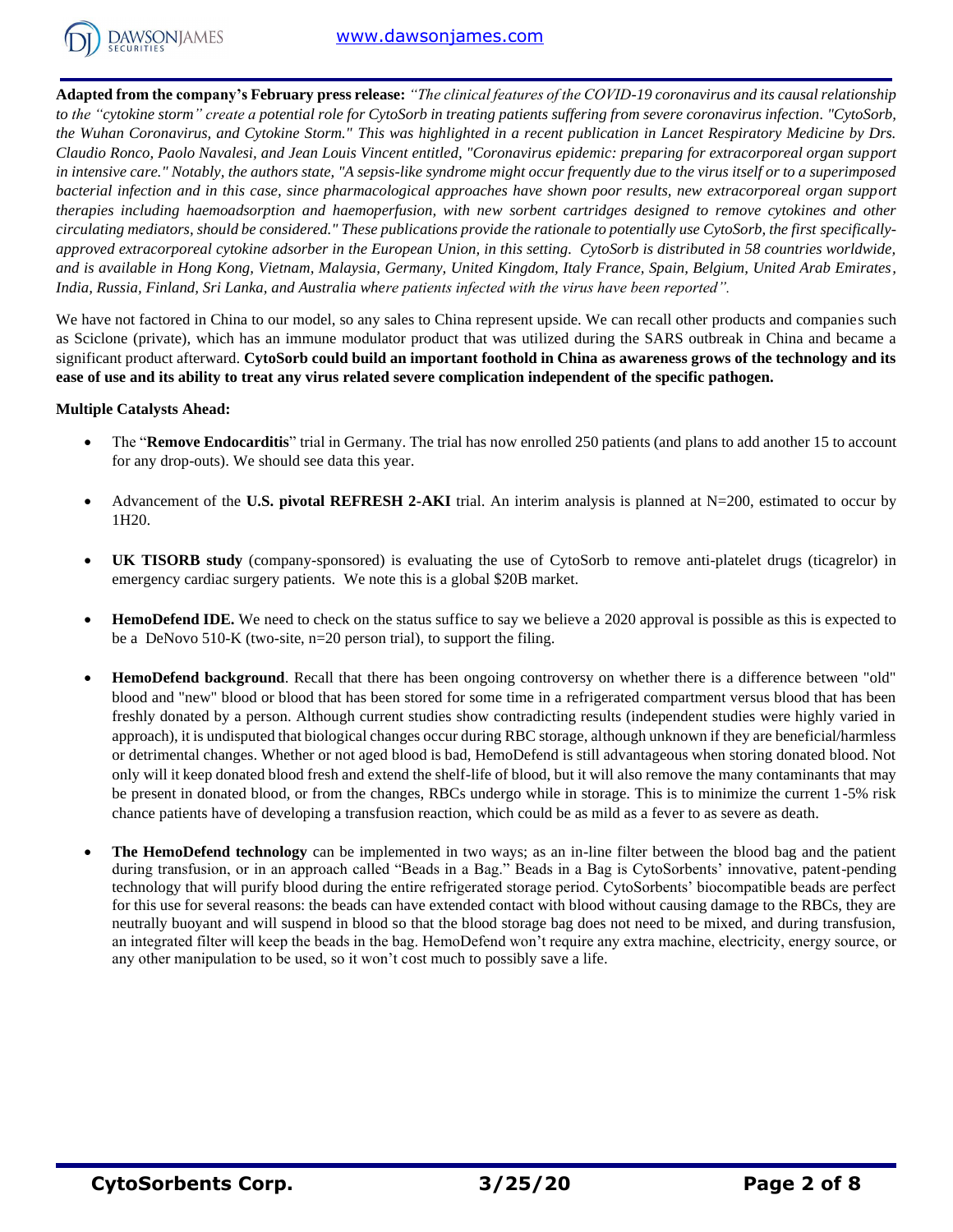

#### **Modeling Assumptions**

- 1. We assume continued steady growth for CytoSorb in the current key EU direct sales countries of Germany, Austria, and Switzerland.
- 2. We assume a selling price per cartridge of \$1,000 for direct sales and \$600 for distribution sales. We estimate that each patient will require an average of five units (CytoSorb cartridges) for sepsis treatment and three units for cardiac treatment.
- 3. We conservatively assume that CytoSorb can achieve a ten percent market share of the market in Germany, Austria and Switzerland, and 3% of the market in the rest of the EU by 2030.
- 4. Our model includes CytoSorb revenues in the U.S. for cardiac surgery and sepsis beginning in 2022 upon commercialization. To these revenues, we apply a 70% probability of success (or 30% risk cut).

#### **Exhibit 1. CytoSorb sepsis EU direct sales (Germany, Austria, and Switzerland)**

| CytoSorb - Direct Sales (Germany, Austria, Switzerland),   | 2018E         | 2019E       | 2020E       | 2021E           | 2022E                              | 2023E       | 2024E       | 2025E       | 2026E       | 2027E       | 2028E       | 2029E                              | 2030E       |
|------------------------------------------------------------|---------------|-------------|-------------|-----------------|------------------------------------|-------------|-------------|-------------|-------------|-------------|-------------|------------------------------------|-------------|
| <b>EU</b> population                                       | 506.327.109   | 507.441.029 | 508,557,399 | 509.676.225     | 510.797.513                        | 511.921.267 | 513.047.494 | 514.176.199 | 515.307.386 | 516.441.062 | 517.577.233 | 518,715,903                        | 519,857,078 |
| Germany population                                         | 81.202.563    | 81.632.936  | 82.065.591  | 82,500,539      | 82.937.791                         | 83.377.362  | 83.819.262  | 84.263.504  | 84.710.100  | 85.159.064  | 85.610.407  | 86.064.142                         | 86,520,282  |
| Austria population                                         | 8.446.189     | 8,448.723   | 8.451.257   | 8.453.793       | 8.456.329                          | 8.458.866   | 8.461.404   | 8.463.942   | 8.466.481   | 8.469.021   | 8.471.562   | 8.474.103                          | 8,476,646   |
| <b>Switzerland population</b>                              | 8.098.152     | 8.115.158   | 8.132.200   | 8.149.277       | 8.166.391                          | 8.183.540   | 8.200.726   | 8.217.947   | 8.235.205   | 8.252.499   | 8.269.829   | 8.287.196                          | 8.304.599   |
| Critical care population (Sepsis included)                 | 498,509       | 500.804     | 503.110     | 505.428         | 507,759                            | 510,101     | 512.455     | 514.822     | 517.200     | 519.591     | 521.994     | 524.410                            | 526.838     |
| Percent of patients with access to hospitals with Cytosorb | 50%           | 50%         | 50%         | 50%             | 50%                                | 50%         | 50%         | 50%         | 50%         | 50%         | 50%         | 50%                                | 50%         |
| <b>Total patients</b>                                      | 249.254.60    | 250,401.88  | 251.555.07  | 252.714.20      | 253.879.30                         | 255.050.41  | 256.227.55  | 257,410.75  | 258,600,06  | 259.795.49  | 260.997.08  | 262.204.88                         | 263,418.89  |
| Market penetration                                         | 1.2%          | 1.7%        | 1.8%        | 2.0%            | 3.0%                               | 4.0%        | 5.0%        | 5.5%        | 6.0%        | 6.5%        | 7.0%        | 7.5%                               | 8.0%        |
| Total addressable patients                                 | 2.991         | 4.257       | 4.528       | 5.054           | 7.616                              | 10.202      | 12.811      | 14.158      | 15.516      | 16.887      | 18.270      | 19.665                             | 21.074      |
| Estimated units per patient                                |               |             |             |                 |                                    |             |             |             |             | - 1         |             |                                    |             |
| Total filter needed                                        | 14.955        | 21.284      | 22.640      | 25.271          | 38,082                             | 51,010      | 64.057      | 70.788      | 77,580      | 84.434      | 91.349      | 98.327                             | 105,368     |
| Cost of therapy                                            | 1.030         | 1.041 S     | 1.051       | 1.062 S         | $1,072$ \$                         | 1.083       | $1.094$ S   | 1.105 S     | $1.116$ S   | $1,127$ \$  | 1.138 S     | 1.149 S                            | 1.161       |
| Change in price                                            | 1%            | 1%          | 1%          | 1%              | 1%                                 |             |             | 1%          | 1%          | 1%          | 1%          | 1%                                 | 1%          |
| Revenue ('000)                                             | 15,408<br>- 5 | 22.148 \$   | 23.795      | 26.826 S<br>- 5 | 40.829                             | 55.237      | 70,058      | 78.194 S    | 86,554 \$   | 95.142 \$   | 103.964 S   | 113.024 \$                         | 122,328     |
| Risk factor                                                |               |             |             |                 |                                    |             |             |             |             |             |             |                                    |             |
| <b>Contract Contract</b><br>___                            |               |             |             | . <b>.</b>      | <b><i><u>ALCOHOL: 1999</u></i></b> | _____       |             |             |             |             |             | <b><i><u>ALCOHOL: 1999</u></i></b> |             |

7otalrevenue ('000) \$ 15,408 \$ 22,148 \$ 23,795 \$ 26,826 \$ 40,829 \$ 55,237 \$ 70,058 \$ 78,194 \$ 86,554 \$ 95,142 \$ 103,964 \$ 113,024 \$ 122,328

*Source: Dawson James estimates*

#### **Exhibit 2. CytoSorb sepsis EU sales by distributorship (excluding Germany, Austria, and Switzerland)**

|                                                            |             |             |               |             | --          |             |             |             |             |             |             |             |             |
|------------------------------------------------------------|-------------|-------------|---------------|-------------|-------------|-------------|-------------|-------------|-------------|-------------|-------------|-------------|-------------|
| CytoSorb - Direct Sales (Germany, Austria, Switzerland)    | 2018E       | 2019E       | 2020E         | 2021E       | 2022E       | 2023E       | 2024E       | 2025E       | 2026E       | 2027E       | 2028E       | 2029E       | 2030E       |
| EU population                                              | 506,327,109 | 507.441.029 | 508,557,399   | 509.676.225 | 510.797.513 | 511.921.267 | 513.047.494 | 514.176.199 | 515,307,386 | 516.441.062 | 517.577.233 | 518,715,903 | 519,857,078 |
| Germany population                                         | 81.202.563  | 81.632.936  | 82.065.591    | 82,500,539  | 82.937.791  | 83.377.362  | 83.819.262  | 84.263.504  | 84.710.100  | 85.159.064  | 85.610.407  | 86.064.142  | 86,520,282  |
| Austria population                                         | 8,446.189   | 8.448.723   | 8.451.257     | 8.453.793   | 8.456.329   | 8.458.866   | 8.461.404   | 8.463.942   | 8.466.481   | 8.469.021   | 8.471.562   | 8.474.103   | 8.476.646   |
| <b>Switzerland population</b>                              | 8.098.152   | 8.115.158   | 8.132.200     | 8.149.277   | 8.166.391   | 8.183.540   | 8,200,726   | 8.217.947   | 8.235.205   | 8.252.499   | 8.269.829   | 8.287.196   | 8.304.599   |
| Critical care population (Sepsis included)                 | 498,509     | 500,804     | 503.110       | 505.428     | 507.759     | 510,101     | 512.455     | 514.822     | 517,200     | 519,591     | 521,994     | 524.410     | 526,838     |
| Percent of patients with access to hospitals with Cytosorb | 50%         | 50%         | 50%           | 50%         | 50%         | 50%         | 50%         | 50%         | 50%         | 50%         | 50%         | 50%         | 50%         |
| <b>Total patients</b>                                      | 249.254.60  | 250.401.88  | 251.555.07    | 252.714.20  | 253,879.30  | 255.050.41  | 256,227.55  | 257,410.75  | 258,600,06  | 259,795,49  | 260.997.08  | 262.204.88  | 263,418.89  |
| Market penetration                                         | 1.2%        | 1.7%        | 1.8%          | 2.0%        | 3.0%        | 4.0%        | 5.0%        | 5.5%        | 6.0%        | 6.5%        | 7.0%        | 7.5%        | 8.0%        |
| Total addressable patients                                 | 2.991       | 4.257       | 4.528         | 5.054       | 7.616       | 10.202      | 12.811      | 14.158      | 15.516      | 16,887      | 18.270      | 19.665      | 21.074      |
| Estimated units per patient                                |             |             |               |             |             |             |             |             |             |             |             |             |             |
| Total filter needed                                        | 14,955      | 21.284      | 22.640        | 25.271      | 38,082      | 51.010      | 64.057      | 70.788      | 77,580      | 84.434      | 91.349      | 98.327      | 105,368     |
| Cost of therapy                                            | 1.030       | 1.041 S     | 1.051<br>- \$ | 1.062 S     | 1.072       | $1.083$ \$  | 1.094       | $1,105$ \$  | $1.116$ S   | 1.127 S     | 1.138 S     | 1.149 S     | 1.161       |
| Change in price                                            | 1%          | 1%          | 1%            | 1%          | 1%          | 1%          | 1%          |             | 1%          | 1%          | 1%          | 1%          | 1%          |
| Revenue ('000)                                             | 15,408      | 22.148 \$   | 23,795<br>- 5 | 26,826      | 40.829      | 55.237      | 70,058      | 78.194 S    | 86,554      | 95.142 \$   | 103.964     | 113.024 \$  | 122,328     |
| Risk factor                                                |             |             |               |             |             |             |             |             |             |             |             |             |             |
| Total revenue ('000)                                       | 15,408      | 22.148 \$   | 23.795 \$     | 26.826 S    | 40,829      | 55,237      | 70.058      | 78.194 S    | 86.554 \$   | 95.142 \$   | 103.964 S   | 113.024 \$  | 122.328     |

*Source: Dawson James estimates*

#### **Exhibit 3. CytoSorb U.S. sales for cardiac surgery**

| Exhibit 3. CytoSorb U.S. sales for cardiac surgery |  |             |             |             |             |             |             |             |             |             |             |             |             |             |
|----------------------------------------------------|--|-------------|-------------|-------------|-------------|-------------|-------------|-------------|-------------|-------------|-------------|-------------|-------------|-------------|
| <b>CytoSorb Cardiac Surgery US</b>                 |  | 2018E       | 2019E       | 2020E       | 2021E       | 2022E       | 2023E       | 2024E       | 2025E       | 2026E       | 2027E       | 2028E       | 2029E       | 2030E       |
| <b>US population</b>                               |  | 327.296.502 | 329.587.577 | 331.894.690 | 334.217.953 | 336.557.479 | 338.913.381 | 341.285.775 | 343.674.775 | 346.080.499 | 348,503,062 | 350.942.583 | 353.399.182 | 355,872,976 |
| Cardiac surgery                                    |  | 1,009,027   | 1,012,054   | 1,015,090   | 1,018,136   | 1.021.190   | 1.024.254   | 1,027,326   | 1.030.408   | 1,033,499   | 1,036,600   | 1,039,710   | 1.042.829   | 1.045.957   |
| Market penetration                                 |  |             |             |             | 0.0%        | 0.0%        | 0.3%        | 0.4%        | 0.5%        | 1.2%        | 1.2%        | 1.2%        | 1.2%        | 1.2%        |
| Total addressable patients                         |  |             |             |             |             |             | 3.073       | 4.109       | 5.152       | 12,402      | 12,439      | 12,477      | 12.514      | 12,551      |
| Estimated units per patient                        |  |             |             |             |             | $3^{\circ}$ | $\sim$      |             |             | $\sim$      | $\sim$      |             | $\sim$      |             |
| Total filter needed                                |  |             |             |             |             |             | 9.218       | 12.328      | 15.456      | 37.206      | 37,318      | 37,430      | 37.542      | 37.654      |
| Cost of therapy                                    |  |             |             |             | 2.500       | 2.513       | 2.525       | 2.538 \$    | 2.550 S     | 2.563S      | 2.576 S     | 2.589 S     | 2.602 S     | 2.615       |
| Change in price                                    |  |             |             |             | 1%          | 1%          | 1%          | 1%          | 1%          | 1%          | 1%          | 1%          | 1%          | 1%          |
| Revenue ('000)                                     |  |             |             |             |             |             | 23.277 \$   | 31.284 S    | 39.419 S    | 95.364 \$   | 96.128 \$   | 96.899 S    | 97.675 \$   | 98,458      |
| Risk factor                                        |  |             |             |             | 30%         | 30%         | 30%         | 30%         | 30%         | 30%         | 30%         | 30%         | 30%         | 30%         |
| Total revenue ('000)                               |  |             |             |             |             |             | 16.294 \$   | 21,899 \$   | 27.593 S    | 66.755 \$   | 67.290 \$   | 67,829 \$   | 68,373 \$   | 68,921      |

*Source: Dawson James estimates*

#### **Exhibit 4. CytoSorb EU sales for cardiac surgery**

| <b>Exhibit 4. CytoSorb EU sales for cardiac surgery</b> |                       |           |           |           |             |           |           |                                         |                          |           |           |                                    |                          |
|---------------------------------------------------------|-----------------------|-----------|-----------|-----------|-------------|-----------|-----------|-----------------------------------------|--------------------------|-----------|-----------|------------------------------------|--------------------------|
| <b>CytoSorb Cardiac Surgery EU</b>                      | 2018E                 | 2019E     | 2020E     | 2021E     | 2022E       | 2023E     | 2024E     | 2025E                                   | 2026E                    | 2027E     | 2028E     | 2029E                              | 2030E                    |
| Cardiac surgery                                         | .509,018              | 1,512,036 | 1,515,060 | 1.518.090 | 1.521.126   | 1.524.169 | 1,527,217 | 1.530.271                               | 1,533,332                | 1,536,399 | 1.539.471 | 1.542.550                          | 1,545,635                |
| Market penetration                                      | 0.09%                 | 0.1%      | 0.2%      | 0.3%      | 0.4%        | 0.5%      | 0.6%      | 0.7%                                    | 0.7%                     | 0.7%      | 0.7%      | 0.7%                               | 0.7%                     |
| Total addressable patients                              | 1,358                 | 1,512     | 2,273     | 4.554     | 6.085       | 7.621     | 9.163     | 10.712                                  | 10.733                   | 10.755    | 10.776    | 10.798                             | 10,819                   |
| Estimated units per patient                             | $\sim$ $\blacksquare$ | $\sim$    |           |           | $3^{\circ}$ | $\sim$    | $\sim$    |                                         | $\sim$                   | $\sim$    |           | $\sim$                             |                          |
| Total filter needed                                     | 4.074                 | 4.536     | 6.818     | 13.663    | 18.254      | 22.863    | 27,490    | 32.136                                  | 32,200                   | 32.264    | 32.329    | 32.394                             | 32.458                   |
| Cost of therapy                                         | 500 S                 | 500 \$    | 500 S     | 503 S     | 505 \$      | 508       | 510 S     | 513 S                                   | 515 S                    | 518 S     | 520       | 523 \$                             | 526                      |
| Change in price                                         | 0%                    | 0%        | 1%        | 1%        | 1%          | 1%        |           | 1%                                      | 1%                       | 1%        | 1%        | 1%                                 | 1%                       |
| Revenue ('000)                                          | 2.037                 | 2.268S    | 3.409     | 6.866 S   | 9.218       | 11.604    | 14.022 \$ | 16.474 S                                | 16.589 \$                | 16.705    | 16.822 S  | 16,940<br>- \$                     | 17,059                   |
| Risk factor                                             |                       |           |           |           |             |           |           |                                         |                          |           |           |                                    |                          |
| __<br><b>Contract Contract Contract</b>                 |                       |           | .         |           | $\cdots$    | .         |           | the company of the state of the company | <b><i>CONTRACTOR</i></b> |           |           | <b><i><u>ALCOHOL: 1999</u></i></b> | <b>STATE OF BUILDING</b> |

10talrevenue ('000) \$ 2,037 \$ 2,268 \$ 3,409 \$ 6,866 \$ 9,218 \$ 11,604 \$ 16,422 \$ 16,474 \$ 16,599 \$ 16,705 \$ 16,822 \$ 16,940 \$ 17,059

*Source: Dawson James estimates*

#### **Exhibit 5. CytoSorb U.S. sales for sepsis**

| Exhibit 5. CytoSorb U.S. sales for sepsis |             |             |             |             |             |             |             |             |             |             |             |             |             |
|-------------------------------------------|-------------|-------------|-------------|-------------|-------------|-------------|-------------|-------------|-------------|-------------|-------------|-------------|-------------|
| <b>US population</b>                      | 327.296.502 | 329,587,577 | 331.894.690 | 334.217.953 | 336.557.479 | 338.913.381 | 341.285.775 | 343.674.775 | 346,080,499 | 348.503.062 | 350.942.583 | 353.399.182 | 355,872,976 |
| Severe sepsis patients                    | 981,890     | 988,763     | 995,684     | 1.002.654   | 1,009,672   | 1.016.740   | 1,023,857   | 1.031.024   | 1.038.241   | 1,045,509   | 1,052,828   | 1,060,198   | 1.067.619   |
| Market penetration                        |             |             |             | 0.1%        | 0.2%        | 0.5%        | 1.0%        | 2.0%        | 2.1%        | 2.3%        | 2.5%        | 2.7%        | 3.0%        |
| Total addressable patients                |             |             |             | 1.003       | 2.019       | 5.084       | 10.239      | 20,620      | 21,803      | 24.047      | 26,321      | 28.625      | 32.029      |
| Estimated units per patient               |             |             |             |             | -           | - 1         |             |             |             | $\sim$ 1    |             |             |             |
| Total filter needed                       |             |             |             | 5.013       | 10.097      | 25.419      | 51.193      | 103.102     | 109,015     | 120.234     | 131.603     | 143.127     | 160.143     |
| Cost of therapy                           |             |             |             | 2,500 S     | 2.525       | $2,550$ \$  | 2.576S      | 2.602 S     | 2.628 S     | 2.654 S     | 2.680S      | 2.707 \$    | 2.734       |
| Change in price                           |             |             |             |             | 1%          | 1%          |             | 1%          | 1%          | 1%          | 1%          |             | 1%          |
| Revenue ('000)                            |             |             |             | $12.533$ S  | 25.494 S    | 64.824 S    | 131.860     | 268.222 S   | 286,441 S   | 319,076 S   | 352.742 S   | 387.464 S   | 437,865     |
| Risk factor                               |             |             |             | 30%         | 30%         | 30%         | 30%         | 30%         | 30%         | 30%         | 30%         | 30%         | 30%         |
| Total revenue ('000)                      |             |             |             | 8,773       | 17,846      | 45.376 \$   | 92,302      | 187,755 \$  | 200,508 \$  | 223.353     | 246,919 S   | 271.225 \$  | 306.505     |

*Source: Dawson James estimates*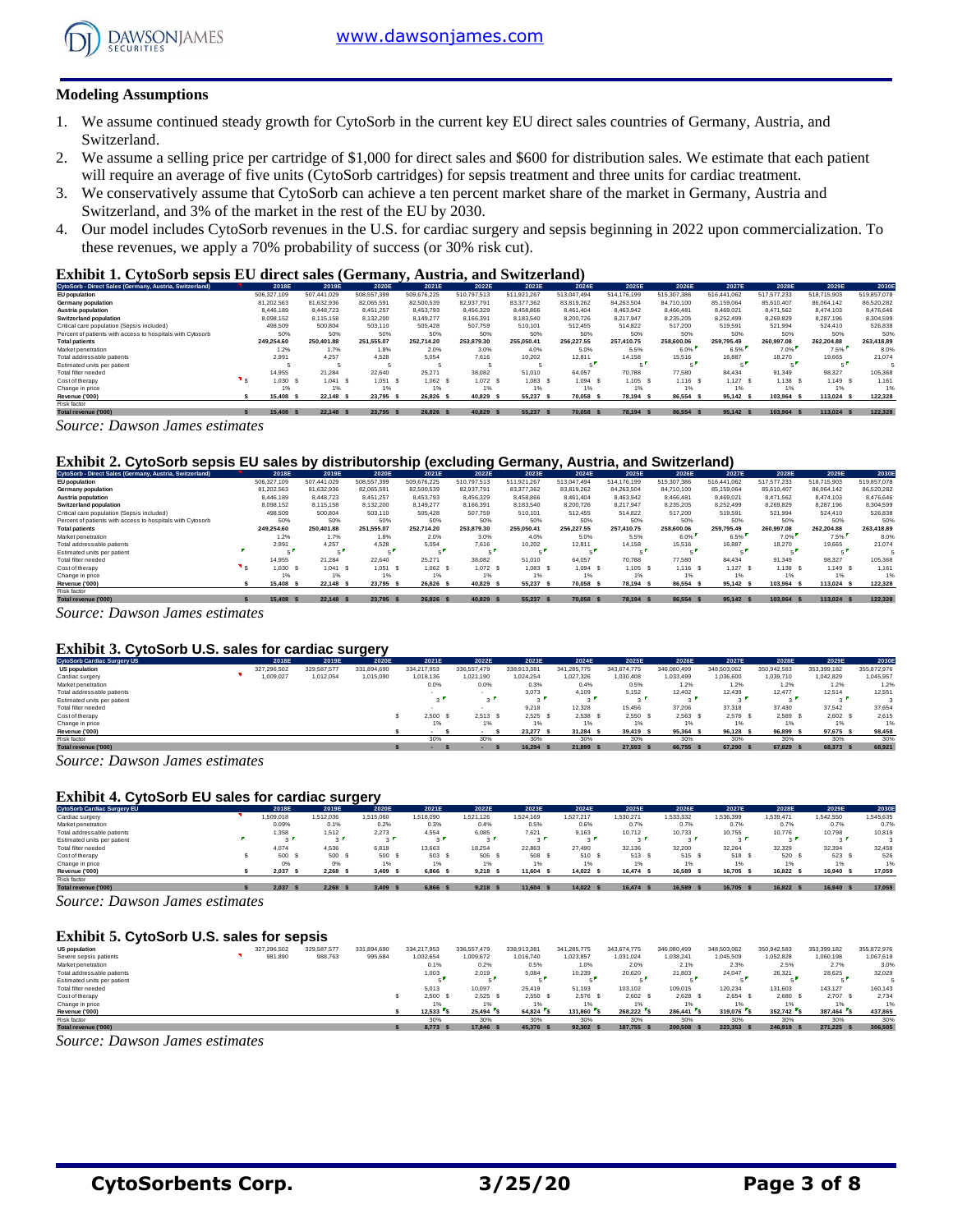

**Valuation.** We use a series of therapeutic models across the various indications and geographies and project product revenues for the company out to the year 2030. In our U.S. therapeutic models, we apply a 30% risk cut (70% success probability) that both U.S. approvals and our market share forecasts can be realized. For us, valuation becomes an interesting question when we discuss the appropriate "r" risk-rate to use in our three model metrics, free cash flow to the firm (FCFF), Discounted EPS and Sum-Of-The-Parts (SOP) models, which are equal-weighted, averaged and rounded to the nearest whole number. Typically for early-stage companies with no revenues, we use 30%, and for companies with established products and revenues, we use a lower 15%. CytoSorbents arguably is somewhere in the middle, as products are approved and selling in Europe but not yet in the U.S. If we select a conservative 30%, we drive a \$9.00 price target. If we select a more aggressive 15%, we arrive at a \$28.00 target. If we select a mid-point (22.5%), we derive a \$17.00 target. Given their unique position of approval in Europe, established proof of concept, and a product that works, we select the mid-point of 22.5% and set our target for CytoSorbents at \$17.00.

## **Exhibit 6. FCFF Model**

| .                     |                         |            |
|-----------------------|-------------------------|------------|
| Exhibit 6. FCFF Model |                         |            |
|                       | Average \$              |            |
|                       | Price Target \$<br>Year | 18<br>2020 |

| Average \$                     | - 17      |           |                          |       |                          |         |                          |                          |         |          |         |                          |         |
|--------------------------------|-----------|-----------|--------------------------|-------|--------------------------|---------|--------------------------|--------------------------|---------|----------|---------|--------------------------|---------|
| Price Target \$                | 18        |           |                          |       |                          |         |                          |                          |         |          |         |                          |         |
| 2020<br>Year                   |           |           |                          |       |                          |         |                          |                          |         |          |         |                          |         |
| DCF Valuation Using FCF (mln): |           |           |                          |       |                          |         |                          |                          |         |          |         |                          |         |
| units ('000)                   | 2018A     | 2019A     | 2020E                    | 2021E | 2022E                    | 2023E   | 2024E                    | 2025E                    | 2026E   | 2027E    | 2028E   | 2029E                    | 2030E   |
| EBIT                           | (17, 830) | (20, 358) | (13,669)                 | 9,301 | 32,034                   | 83,013  | 147,875                  | 252,067                  | 315,248 | 356,152  | 386,456 | 405,408                  | 401,536 |
| <b>Tax Rate</b>                | 0%        | 5%        | 8%                       | 10%   | 12%                      | 15%     | 18%                      | 21%                      | 24%     | 28%      | 33%     | 33%                      | 33%     |
| EBIT (1-t)                     | (17, 830) | (19, 340) | (12, 575)                | 8,371 | 28,190                   | 70,561  | 121,257                  | 199,133                  | 239,589 | 256,429  | 258,926 | 271,623                  | 269,029 |
| CapEx                          | (493)     | (698)     | (768)                    | (845) | (929)                    | (1,022) | (1, 124)                 | (1,237)                  | (1,361) | (1, 497) | (1,646) | (1, 811)                 | (1,992) |
| Depreciation                   | 391       | 582       | $\overline{\phantom{a}}$ |       | $\overline{\phantom{a}}$ |         | $\overline{\phantom{a}}$ | $\overline{\phantom{a}}$ | . .     |          |         | $\overline{\phantom{a}}$ |         |
| Change in NWC                  |           |           |                          |       |                          |         |                          |                          |         |          |         |                          |         |
| FCF                            | (17, 932) | (19, 457) | (13, 343)                | 7,526 | 27,261                   | 69,539  | 120,133                  | 197,896                  | 238,228 | 254,933  | 257,279 | 269,812                  | 267,037 |
| PV of FCF                      | (26, 910) | (23, 834) | (13, 343)                | 6,144 | 18,166                   | 37,828  | 53,348                   | 71,739                   | 70,498  | 61,585   | 50,736  | 43,435                   | 35,092  |
| Discount Rate                  | 22.5%     |           |                          |       |                          |         |                          |                          |         |          |         |                          |         |
| Long Term Growth Rate          | $1\%$     |           |                          |       |                          |         |                          |                          |         |          |         |                          |         |
| <b>Terminal Cash Flow</b>      | 1,254,453 |           |                          |       |                          |         |                          |                          |         |          |         |                          |         |
| Terminal Value YE2030          | 164,852   |           |                          |       |                          |         |                          |                          |         |          |         |                          |         |
|                                |           |           |                          |       |                          |         |                          |                          |         |          |         |                          |         |
| <b>NPV</b><br>NPV-Debt         | 600,080   |           |                          |       |                          |         |                          |                          |         |          |         |                          |         |
| Shares out ('000)              | 33,858    | 2030E     |                          |       |                          |         |                          |                          |         |          |         |                          |         |
| NPV Per Share                  | 18        |           |                          |       |                          |         |                          |                          |         |          |         |                          |         |
| Source: Dawson James estimates |           |           |                          |       |                          |         |                          |                          |         |          |         |                          |         |

### **Exhibit 7. Discounted EPS Model**

| <b>Current Year</b>      | 2020            |
|--------------------------|-----------------|
| Year of EPS              | 2030            |
| <b>Earnings Multiple</b> | 15 <sub>1</sub> |
| <b>Discount Factor</b>   | 22.5%           |
| Selected Year EPS        | 7.95            |
| <b>NPV</b>               | 15.66           |

| <b>Exhibit 7. Discounted EPS Model</b><br>Current Year | 2020  |                 |                 |        |                                                              |       |       |       |       |
|--------------------------------------------------------|-------|-----------------|-----------------|--------|--------------------------------------------------------------|-------|-------|-------|-------|
| Year of EPS                                            | 2030  |                 |                 |        | Discount Rate and Earnings Multiple Varies, Year is Constant |       |       |       |       |
| Earnings Multiple                                      | 15    |                 | 15.66           | 5%     | 10%                                                          | 15%   | 20%   | 25%   | 30%   |
| Discount Factor                                        | 22.5% | Earnings        |                 | 0.00   | 0.00                                                         | 0.00  | 0.00  | 0.00  | 0.00  |
| Selected Year EPS                                      | 7.95  | <b>Multiple</b> |                 | 24.39  | 15.32                                                        | 9.82  | 6.42  | 4.27  | 2.88  |
| <b>NPV</b>                                             | 15.66 |                 | 10 <sup>1</sup> | 48.78  | 30.63                                                        | 19.64 | 12.83 | 8.53  | 5.76  |
| Source: Dawson James estimates                         |       |                 | 15              | 73.17  | 45.95                                                        | 29.46 | 19.25 | 12.80 | 8.65  |
|                                                        |       |                 | 20              | 97.56  | 61.27                                                        | 39.28 | 25.67 | 17.06 | 11.53 |
|                                                        |       |                 | 25              | 121.95 | 76.59                                                        | 49.10 | 32.08 | 21.33 | 14.41 |
|                                                        |       |                 | 30 <sub>1</sub> | 146.34 | 91.90                                                        | 58.92 | 38.50 | 25.60 | 17.29 |
|                                                        |       |                 | 35 <sub>1</sub> | 170.73 | 107.22                                                       | 68.74 | 44.91 | 29.86 | 20.17 |

## **Exhibit 8. Sum of the Parts Model**

| <b>Exhibit 6. FCFF Model</b><br>Average \$<br>17        |                      |                    |                    |                |                                      |                          |                          |                          |                                                              |                          |                    |                     |                    |
|---------------------------------------------------------|----------------------|--------------------|--------------------|----------------|--------------------------------------|--------------------------|--------------------------|--------------------------|--------------------------------------------------------------|--------------------------|--------------------|---------------------|--------------------|
| 18<br>Price Target \$<br>2020<br>Year                   |                      |                    |                    |                |                                      |                          |                          |                          |                                                              |                          |                    |                     |                    |
| DCF Valuation Using FCF (mln):                          |                      |                    |                    |                |                                      |                          |                          |                          |                                                              |                          |                    |                     |                    |
| units ('000)<br>EBIT                                    | 2018A<br>(17, 830)   | 2019A<br>(20, 358) | 2020E<br>(13,669)  | 2021E<br>9,301 | 2022E<br>32,034                      | 2023E<br>83,013          | 2024E<br>147,875         | 2025E<br>252,067         | 2026E<br>315,248                                             | 2027E<br>356,152         | 2028E<br>386,456   | 2029E<br>405,408    | 2030E<br>401,536   |
| <b>Tax Rate</b>                                         | 0%                   | 5%                 | 8%                 | 10%            | 12%                                  | 15%                      | 18%                      | 21%                      | 24%                                                          | 28%                      | 33%                | 33%                 | 33%                |
| EBIT (1-t)<br>CapEx                                     | (17, 830)<br>(493)   | (19, 340)<br>(698) | (12, 575)<br>(768) | 8,371<br>(845) | 28,190<br>(929)                      | 70,561<br>(1,022)        | 121,257<br>(1, 124)      | 199,133<br>(1, 237)      | 239,589<br>(1, 361)                                          | 256,429<br>(1, 497)      | 258,926<br>(1,646) | 271,623<br>(1, 811) | 269,029<br>(1,992) |
| Depreciation<br>Change in NWC                           | 391                  | 582                |                    |                | $\overline{\phantom{a}}$             | $\overline{\phantom{a}}$ | $\overline{\phantom{a}}$ | $\overline{\phantom{a}}$ |                                                              | $\overline{\phantom{a}}$ |                    |                     |                    |
| FCF                                                     | (17, 932)            | (19, 457)          | (13, 343)          | 7,526          | 27,261                               | 69,539                   | 120,133                  | 197,896                  | 238,228                                                      | 254,933                  | 257,279            | 269,812             | 267,037            |
| PV of FCF                                               | (26, 910)            | (23, 834)          | (13, 343)          | 6,144          | 18,166                               | 37,828                   | 53,348                   | 71,739                   | 70,498                                                       | 61,585                   | 50,736             | 43,435              | 35,092             |
| Discount Rate<br>Long Term Growth Rate                  | 22.5%<br>1%          |                    |                    |                |                                      |                          |                          |                          |                                                              |                          |                    |                     |                    |
| <b>Terminal Cash Flow</b><br>Terminal Value YE2030      | 1,254,453<br>164,852 |                    |                    |                |                                      |                          |                          |                          |                                                              |                          |                    |                     |                    |
| <b>NPV</b><br>NPV-Debt                                  | 600,080              |                    |                    |                |                                      |                          |                          |                          |                                                              |                          |                    |                     |                    |
| Shares out ('000)<br>NPV Per Share                      | 33,858<br>18         | 2030E              |                    |                |                                      |                          |                          |                          |                                                              |                          |                    |                     |                    |
| Source: Dawson James estimates                          |                      |                    |                    |                |                                      |                          |                          |                          |                                                              |                          |                    |                     |                    |
| <b>Exhibit 7. Discounted EPS Model</b>                  |                      |                    |                    |                |                                      |                          |                          |                          |                                                              |                          |                    |                     |                    |
| <b>Current Year</b>                                     | 2020                 |                    |                    |                |                                      |                          |                          |                          | Discount Rate and Earnings Multiple Varies, Year is Constant |                          |                    |                     |                    |
| Year of EPS                                             | 2030                 |                    |                    |                |                                      |                          |                          |                          |                                                              |                          |                    |                     |                    |
| <b>Earnings Multiple</b><br><b>Discount Factor</b>      | 15<br>22.5%          |                    |                    | Earnings       | 15.66<br>0                           |                          | 5%<br>0.00               | 10%<br>0.00              | 15%<br>0.00                                                  | 20%<br>0.00              |                    | 25%<br>0.00         | 30%<br>0.00        |
| Selected Year EPS                                       | 7.95                 |                    |                    | Multiple       | 5                                    |                          | 24.39                    | 15.32                    | 9.82                                                         | 6.42                     |                    | 4.27                | 2.88               |
| <b>NPV</b>                                              | 15.66                |                    |                    |                | 10                                   |                          | 48.78                    | 30.63                    | 19.64                                                        | 12.83                    |                    | 8.53                | 5.76               |
| Source: Dawson James estimates                          |                      |                    |                    |                | 15<br>20                             |                          | 73.17<br>97.56           | 45.95<br>61.27           | 29.46<br>39.28                                               | 19.25<br>25.67           |                    | 12.80<br>17.06      | 8.65<br>11.53      |
|                                                         |                      |                    |                    |                | 25                                   | 121.95                   |                          | 76.59                    | 49.10                                                        | 32.08                    |                    | 21.33               | 14.41              |
|                                                         |                      |                    |                    |                | 30                                   | 146.34                   |                          | 91.90                    | 58.92                                                        | 38.50                    |                    | 25.60               | 17.29              |
|                                                         |                      |                    |                    |                | 35<br>Source: Dawson James estimates | 170.73                   |                          | 107.22                   | 68.74                                                        | 44.91                    |                    | 29.86               | 20.17              |
|                                                         |                      |                    |                    |                |                                      |                          |                          |                          |                                                              |                          |                    |                     |                    |
| <b>Exhibit 8. Sum of the Parts Model</b>                |                      |                    |                    |                |                                      |                          |                          |                          |                                                              |                          | Peak Sales         |                     |                    |
| CytoSorbents                                            |                      | LT Gr              |                    |                | <b>Discount Rate</b>                 |                          | Yrs to Mkt               |                          | % Success                                                    |                          | (MMs)              | Term Val            |                    |
| <b>CytoSorb - Sepsis Direct Sales(EU)</b><br><b>NPV</b> |                      | 1%                 |                    |                | 22.5%                                |                          | $\mathbf{0}$             |                          | 70%                                                          | \$151                    |                    |                     | \$701<br>\$7       |
| <b>CytoSorb - Sepsis Distributor (EU)</b>               |                      | 1%                 |                    |                | 22.5%                                |                          | $\overline{0}$           |                          | 70%                                                          |                          | \$88               |                     | \$408              |
| <b>NPV</b>                                              |                      |                    |                    |                |                                      |                          |                          |                          |                                                              |                          |                    |                     | \$4                |
| <b>CytoSorb (Cardiac surgery US)</b>                    |                      | $1\%$              |                    |                | 22.5%                                |                          | $\overline{2}$           |                          | 50%                                                          |                          | \$68               |                     | \$318              |
| <b>NPV</b>                                              |                      |                    |                    |                |                                      |                          |                          |                          |                                                              |                          |                    |                     | \$1.41             |
| <b>CytoSorb (Cardiac surgery EU)</b>                    |                      | 1%                 |                    |                | 22.5%                                |                          | $\overline{O}$           |                          | 70%                                                          |                          | \$17               |                     | \$79               |
| <b>NPV</b>                                              |                      |                    |                    |                |                                      |                          |                          |                          |                                                              |                          |                    |                     | \$0.7              |
| <b>CytoSorb (Sepsis US)</b>                             |                      | $1\%$              |                    |                | 22.5%                                |                          | $\overline{4}$           |                          | 50%                                                          | \$271                    |                    |                     | \$1,262            |
| <b>NPV</b>                                              |                      |                    |                    |                |                                      |                          |                          |                          |                                                              |                          |                    |                     | \$3.7              |
| Net Margin                                              |                      |                    |                    |                |                                      |                          |                          |                          |                                                              |                          |                    |                     | 45%                |
| MM Shrs OS (2030E)                                      |                      |                    |                    |                |                                      |                          |                          |                          |                                                              |                          |                    |                     | 34                 |
| Total                                                   |                      |                    |                    |                |                                      |                          |                          |                          |                                                              |                          |                    |                     | \$16               |
| Source: Dawson James estimates                          |                      |                    |                    |                |                                      |                          |                          |                          |                                                              |                          |                    |                     |                    |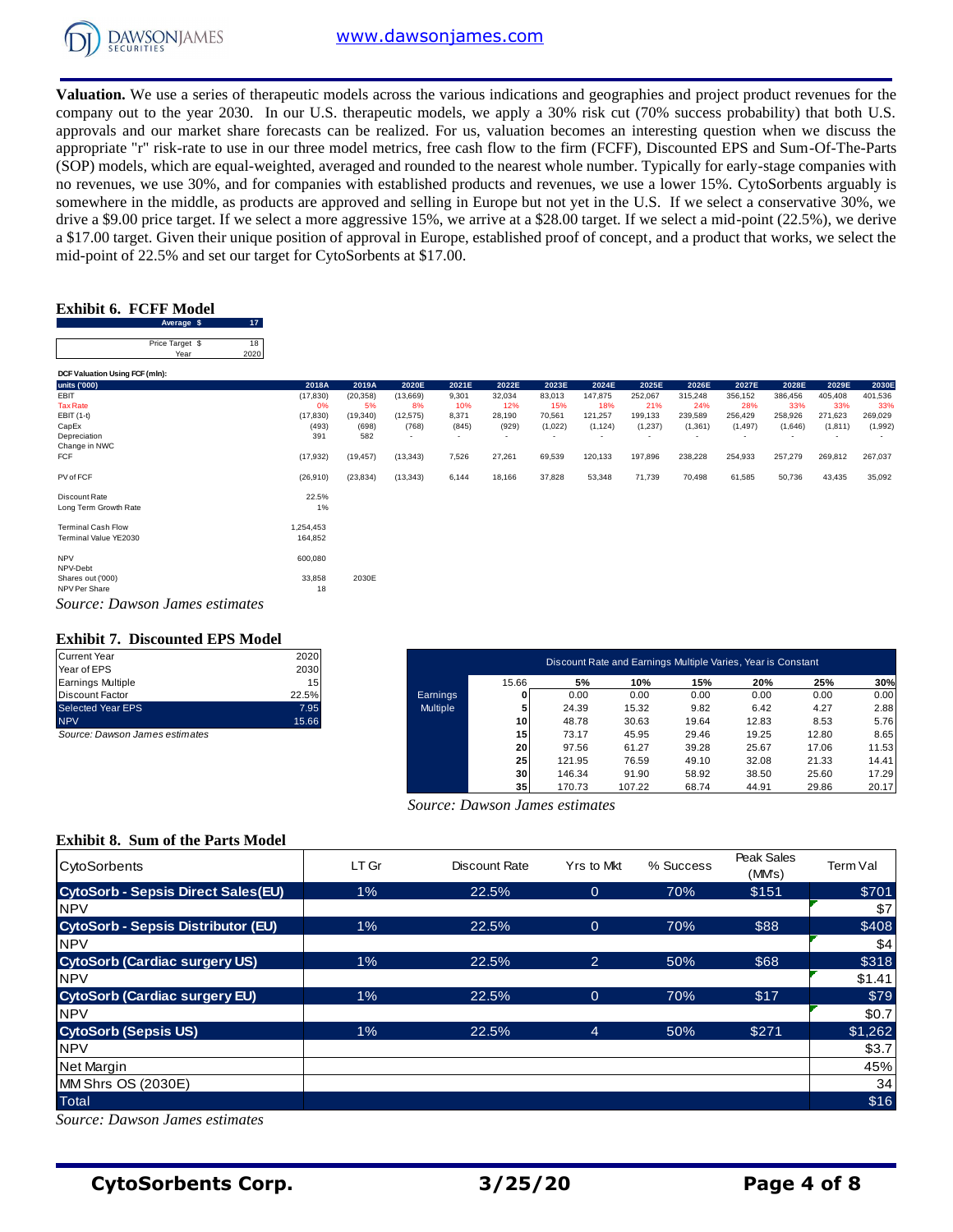

## **Risk Analysis**

**Market Share Risk:** CytoSorbents' potential inability to further grow product sales in the EU will hinder its profitability as more capital is invested in clinical trials to bring CytoSorb to the U.S. market. The company's product represents a new treatment for critical care patients that may take longer for adoption than predicted.

**Regulatory Risk:** There may be certain regulatory risks related to CytoSorb approval in the U.S.

**Commercial Risk:** There is no guarantee that the company will be able to develop and expand sales operations to offset research and development costs. Delays in U.S. commercialization will be negatively reflected in its valuation.

**Financial Risk:** The company should be expected to raise capital in the near term. We assume a raise and dilution, but there is no guarantee that market conditions will be favorable.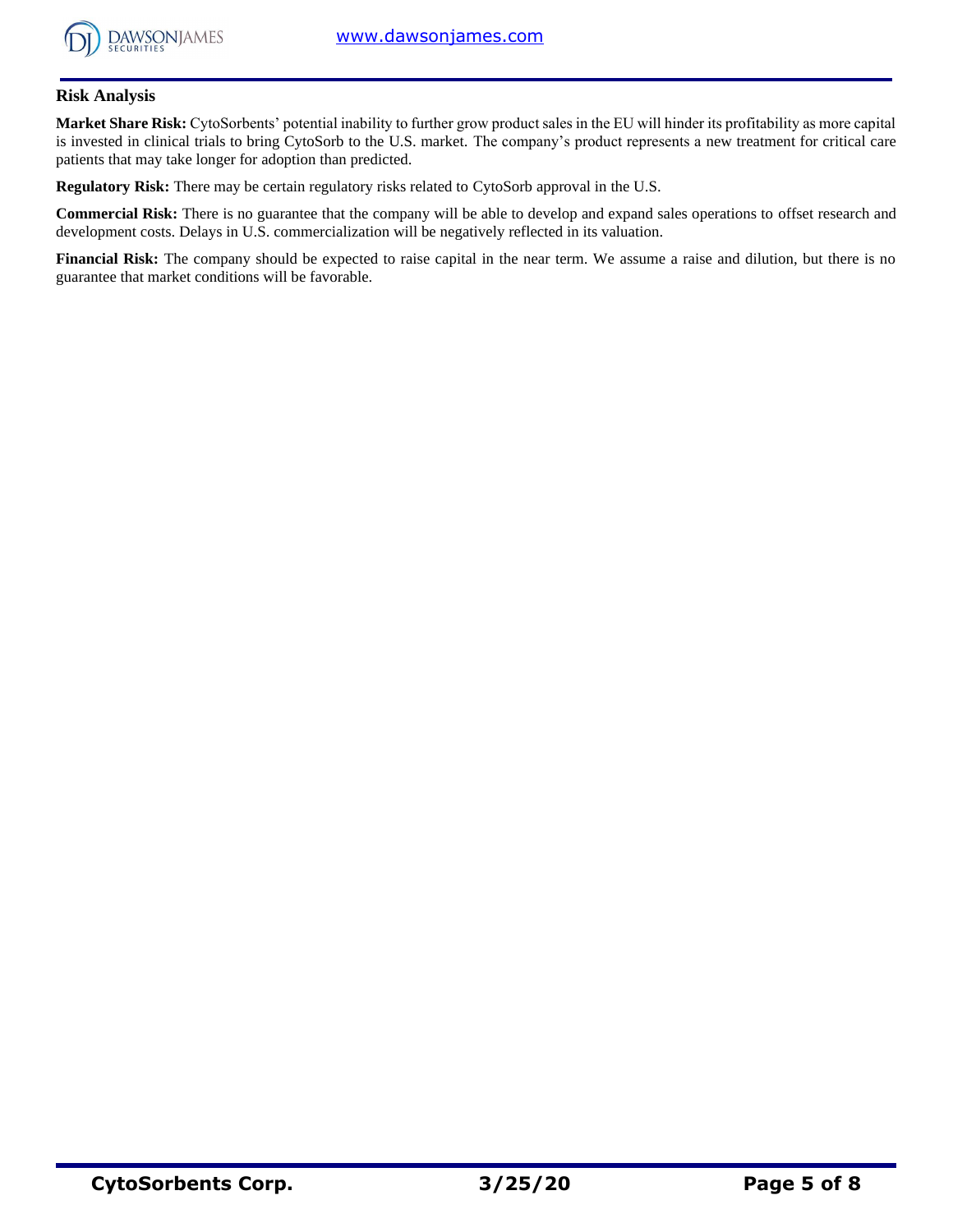

### **Exhibit 9. Income Statement**

| CTSO.: Income Statement (\$000)<br>.: YE December 31<br>3Q21E<br>2019A<br>1Q20E<br>2Q20E<br>3Q20E<br>4Q20E<br>2020E<br>1Q21E<br>2Q21E<br>4Q21E<br>2021E<br>2022E<br>2023E<br>2024E<br>2025E<br>2026E<br>2027E<br>2028E<br>2029E<br>Revenue:<br>4.945<br>5,160<br>5,590<br>5,805<br>21,500<br>10,462<br>10,865<br>40,239<br>54,439<br>115,405<br>131,735<br>148,520<br>150,699<br>CytoSorb Direct Sales (Germany, Austria, Switzerland)<br>22,766<br>9,255<br>9,657<br>69,046<br>84,070<br>99,520<br>CytoSorb Distributor (Rest of EU)<br>2,304<br>2,497<br>2,593<br>21,587<br>87,771<br>2,208<br>9,602<br>3,067<br>3,20'<br>3,467<br>3,601<br>13,336<br>27,297<br>41,422<br>55,87<br>70,651<br>85,766<br>86,763<br>87,771<br>CytoSorb (Cardiac surgery EU)<br>690<br>780<br>720<br>810<br>3.000<br>1.579<br>1,648<br>1,785<br>1,854<br>6,866<br>9,218<br>11,604<br>14.022<br>16,589<br>16,705<br>16,822<br>16,474<br>16,940<br>CytoSorb (Cardiac surgery US)<br>16,294<br>21,899<br>27,593<br>67,290<br>67,829<br>66,755<br>68,373<br>$\overline{\phantom{a}}$<br>$\sim$<br>. .<br>$\sim$<br>٠<br>٠<br>CytoSorb (sepsis US)<br>17,846<br>45,376<br>92.302<br>200,508<br>223,353<br>246.919<br>2.018<br>2,106<br>2,281<br>2,369<br>8,773<br>187,755<br>271,225<br>VetResQ<br>35<br>39<br>150<br>38<br>158<br>165<br>174<br>182<br>191<br>36<br>36<br>43<br>41<br>41<br>Other Sales<br>595.008<br><b>Total Product Sales</b><br>22.766<br>8.220<br>8.906<br>9.248<br>34.252<br>15.956<br>16.649<br>18.037<br>69.372<br>103.255<br>169.790<br>253.897<br>387.404<br>469.908<br>524.849<br>566.853<br>7.878<br>18.730<br>Royalty (HemoDefend US)<br>٠.<br>2.184<br>Grant revenue<br>Other revenue<br>$\sim$<br>٠<br>٠ | <b>Exhibit 9. Income Statement</b> |  |  |  |  |  |  |  |  |  |              |
|-------------------------------------------------------------------------------------------------------------------------------------------------------------------------------------------------------------------------------------------------------------------------------------------------------------------------------------------------------------------------------------------------------------------------------------------------------------------------------------------------------------------------------------------------------------------------------------------------------------------------------------------------------------------------------------------------------------------------------------------------------------------------------------------------------------------------------------------------------------------------------------------------------------------------------------------------------------------------------------------------------------------------------------------------------------------------------------------------------------------------------------------------------------------------------------------------------------------------------------------------------------------------------------------------------------------------------------------------------------------------------------------------------------------------------------------------------------------------------------------------------------------------------------------------------------------------------------------------------------------------------------------------------------------------------------------------------------------|------------------------------------|--|--|--|--|--|--|--|--|--|--------------|
|                                                                                                                                                                                                                                                                                                                                                                                                                                                                                                                                                                                                                                                                                                                                                                                                                                                                                                                                                                                                                                                                                                                                                                                                                                                                                                                                                                                                                                                                                                                                                                                                                                                                                                                   |                                    |  |  |  |  |  |  |  |  |  |              |
|                                                                                                                                                                                                                                                                                                                                                                                                                                                                                                                                                                                                                                                                                                                                                                                                                                                                                                                                                                                                                                                                                                                                                                                                                                                                                                                                                                                                                                                                                                                                                                                                                                                                                                                   |                                    |  |  |  |  |  |  |  |  |  | 2030E        |
|                                                                                                                                                                                                                                                                                                                                                                                                                                                                                                                                                                                                                                                                                                                                                                                                                                                                                                                                                                                                                                                                                                                                                                                                                                                                                                                                                                                                                                                                                                                                                                                                                                                                                                                   |                                    |  |  |  |  |  |  |  |  |  |              |
|                                                                                                                                                                                                                                                                                                                                                                                                                                                                                                                                                                                                                                                                                                                                                                                                                                                                                                                                                                                                                                                                                                                                                                                                                                                                                                                                                                                                                                                                                                                                                                                                                                                                                                                   |                                    |  |  |  |  |  |  |  |  |  | 150,699      |
|                                                                                                                                                                                                                                                                                                                                                                                                                                                                                                                                                                                                                                                                                                                                                                                                                                                                                                                                                                                                                                                                                                                                                                                                                                                                                                                                                                                                                                                                                                                                                                                                                                                                                                                   |                                    |  |  |  |  |  |  |  |  |  | 16,940       |
|                                                                                                                                                                                                                                                                                                                                                                                                                                                                                                                                                                                                                                                                                                                                                                                                                                                                                                                                                                                                                                                                                                                                                                                                                                                                                                                                                                                                                                                                                                                                                                                                                                                                                                                   |                                    |  |  |  |  |  |  |  |  |  | 68,373       |
|                                                                                                                                                                                                                                                                                                                                                                                                                                                                                                                                                                                                                                                                                                                                                                                                                                                                                                                                                                                                                                                                                                                                                                                                                                                                                                                                                                                                                                                                                                                                                                                                                                                                                                                   |                                    |  |  |  |  |  |  |  |  |  | 271,225      |
|                                                                                                                                                                                                                                                                                                                                                                                                                                                                                                                                                                                                                                                                                                                                                                                                                                                                                                                                                                                                                                                                                                                                                                                                                                                                                                                                                                                                                                                                                                                                                                                                                                                                                                                   |                                    |  |  |  |  |  |  |  |  |  |              |
|                                                                                                                                                                                                                                                                                                                                                                                                                                                                                                                                                                                                                                                                                                                                                                                                                                                                                                                                                                                                                                                                                                                                                                                                                                                                                                                                                                                                                                                                                                                                                                                                                                                                                                                   |                                    |  |  |  |  |  |  |  |  |  |              |
|                                                                                                                                                                                                                                                                                                                                                                                                                                                                                                                                                                                                                                                                                                                                                                                                                                                                                                                                                                                                                                                                                                                                                                                                                                                                                                                                                                                                                                                                                                                                                                                                                                                                                                                   |                                    |  |  |  |  |  |  |  |  |  | 595,008      |
|                                                                                                                                                                                                                                                                                                                                                                                                                                                                                                                                                                                                                                                                                                                                                                                                                                                                                                                                                                                                                                                                                                                                                                                                                                                                                                                                                                                                                                                                                                                                                                                                                                                                                                                   |                                    |  |  |  |  |  |  |  |  |  |              |
|                                                                                                                                                                                                                                                                                                                                                                                                                                                                                                                                                                                                                                                                                                                                                                                                                                                                                                                                                                                                                                                                                                                                                                                                                                                                                                                                                                                                                                                                                                                                                                                                                                                                                                                   |                                    |  |  |  |  |  |  |  |  |  |              |
|                                                                                                                                                                                                                                                                                                                                                                                                                                                                                                                                                                                                                                                                                                                                                                                                                                                                                                                                                                                                                                                                                                                                                                                                                                                                                                                                                                                                                                                                                                                                                                                                                                                                                                                   |                                    |  |  |  |  |  |  |  |  |  |              |
| 24.950<br>8.220<br>8.906<br>34.252<br>15.956<br>16.649<br>69.372<br>103.255<br>169,790<br>253.897<br>387.404<br>469.908<br>524.849<br>566.853<br>595,008                                                                                                                                                                                                                                                                                                                                                                                                                                                                                                                                                                                                                                                                                                                                                                                                                                                                                                                                                                                                                                                                                                                                                                                                                                                                                                                                                                                                                                                                                                                                                          |                                    |  |  |  |  |  |  |  |  |  | 595,008      |
| <b>Total Revenue</b><br>9,248<br>7.878<br>18.037<br>18,730<br><b>Expenses:</b>                                                                                                                                                                                                                                                                                                                                                                                                                                                                                                                                                                                                                                                                                                                                                                                                                                                                                                                                                                                                                                                                                                                                                                                                                                                                                                                                                                                                                                                                                                                                                                                                                                    |                                    |  |  |  |  |  |  |  |  |  |              |
| 119,002<br>Costs of Goods Sold<br>7,364<br>1,576<br>1.644<br>1,781<br>1,850<br>6,850<br>3,191<br>3,330<br>3,607<br>3.746<br>13,874<br>20,651<br>33,958<br>50.779<br>77,481<br>93,982<br>104,970<br>113,371                                                                                                                                                                                                                                                                                                                                                                                                                                                                                                                                                                                                                                                                                                                                                                                                                                                                                                                                                                                                                                                                                                                                                                                                                                                                                                                                                                                                                                                                                                        |                                    |  |  |  |  |  |  |  |  |  | 119,002      |
| %COG<br>25%<br>20%<br>20%<br>20%<br>20%<br>20%<br>20%<br>20%<br>20%<br>20%<br>20%<br>20%<br>20%<br>20%<br>20%<br>20%<br>20%<br>20%<br>20%                                                                                                                                                                                                                                                                                                                                                                                                                                                                                                                                                                                                                                                                                                                                                                                                                                                                                                                                                                                                                                                                                                                                                                                                                                                                                                                                                                                                                                                                                                                                                                         |                                    |  |  |  |  |  |  |  |  |  | 20%          |
| 12,092<br>3,059<br>3,458<br>3,591<br>13,301<br>3,804<br>3,950<br>16,094<br>17,704<br>19,474<br>21,422<br>23,564<br>25,920<br>28,512<br>Research and Development<br>3,192<br>3,365<br>3,512<br>14,631<br>31,364                                                                                                                                                                                                                                                                                                                                                                                                                                                                                                                                                                                                                                                                                                                                                                                                                                                                                                                                                                                                                                                                                                                                                                                                                                                                                                                                                                                                                                                                                                    |                                    |  |  |  |  |  |  |  |  |  | 34,500       |
| $21\%$<br>39%<br>21%<br>21%<br>39%<br>39%<br>39%<br>16%<br>10%<br>%R&<br>53%<br>39%<br>219<br>21%<br>8%<br>63<br>- 5%<br>-5%<br>5%<br>53                                                                                                                                                                                                                                                                                                                                                                                                                                                                                                                                                                                                                                                                                                                                                                                                                                                                                                                                                                                                                                                                                                                                                                                                                                                                                                                                                                                                                                                                                                                                                                          |                                    |  |  |  |  |  |  |  |  |  | 6%           |
| 5,821<br>6,833<br>25,307<br>7,567<br>32,653<br>33,307<br>33,973<br>34,652<br>36,052<br>36,773<br>Selling, General and Administrative<br>22,006<br>6,580<br>6,694<br>6,985<br>7,858<br>29,103<br>32,013<br>35,345<br>6,074                                                                                                                                                                                                                                                                                                                                                                                                                                                                                                                                                                                                                                                                                                                                                                                                                                                                                                                                                                                                                                                                                                                                                                                                                                                                                                                                                                                                                                                                                         |                                    |  |  |  |  |  |  |  |  |  | 37,509       |
| 42%<br>42%<br>%SG&<br>42%<br>74%<br>74%<br>74%<br>42%<br>42%<br>319<br>19%<br>13%<br>97<br>74%<br>74%<br>9%<br>6%<br>- 7%<br>665<br>2,462<br>566<br>665<br>2,462<br>2,462<br>2,462<br>2.462<br>2,462<br>2,462<br>566<br>591<br>640<br>591<br>2,462<br>2.462<br>2.462<br>2.462<br>640<br>Legal, financial and other counseling                                                                                                                                                                                                                                                                                                                                                                                                                                                                                                                                                                                                                                                                                                                                                                                                                                                                                                                                                                                                                                                                                                                                                                                                                                                                                                                                                                                     |                                    |  |  |  |  |  |  |  |  |  | 6%<br>2,462  |
|                                                                                                                                                                                                                                                                                                                                                                                                                                                                                                                                                                                                                                                                                                                                                                                                                                                                                                                                                                                                                                                                                                                                                                                                                                                                                                                                                                                                                                                                                                                                                                                                                                                                                                                   |                                    |  |  |  |  |  |  |  |  |  |              |
| 12.459<br>12.939<br>71.221<br>106.022<br>135,337<br>154.660<br>168.697<br><b>Total Expenses</b><br>43.924<br>11.022<br>11.501<br>47.921<br>13.816<br>14.417<br>15.618<br>16.219<br>60.071<br>86,777<br>180.397<br>189,600                                                                                                                                                                                                                                                                                                                                                                                                                                                                                                                                                                                                                                                                                                                                                                                                                                                                                                                                                                                                                                                                                                                                                                                                                                                                                                                                                                                                                                                                                         |                                    |  |  |  |  |  |  |  |  |  | 193.472      |
| (13.669)<br>2,232<br>147.875<br>315.248<br>386.456<br>(3,280)<br>(3,554)<br>(3.690)<br>2.139<br>2.418<br>2.511<br>9.301<br>32.034<br>83.013<br>252.067<br>356.152<br>405.408<br>Operating Income (Loss)<br>(18, 974)<br>(3.144)                                                                                                                                                                                                                                                                                                                                                                                                                                                                                                                                                                                                                                                                                                                                                                                                                                                                                                                                                                                                                                                                                                                                                                                                                                                                                                                                                                                                                                                                                   |                                    |  |  |  |  |  |  |  |  |  | 401,536      |
| Interest income (expense), net                                                                                                                                                                                                                                                                                                                                                                                                                                                                                                                                                                                                                                                                                                                                                                                                                                                                                                                                                                                                                                                                                                                                                                                                                                                                                                                                                                                                                                                                                                                                                                                                                                                                                    |                                    |  |  |  |  |  |  |  |  |  |              |
| (1, 384)<br>Gain (loss) on foreign currency transactions                                                                                                                                                                                                                                                                                                                                                                                                                                                                                                                                                                                                                                                                                                                                                                                                                                                                                                                                                                                                                                                                                                                                                                                                                                                                                                                                                                                                                                                                                                                                                                                                                                                          |                                    |  |  |  |  |  |  |  |  |  |              |
| Change in warrant liability<br>Other income (expense), net                                                                                                                                                                                                                                                                                                                                                                                                                                                                                                                                                                                                                                                                                                                                                                                                                                                                                                                                                                                                                                                                                                                                                                                                                                                                                                                                                                                                                                                                                                                                                                                                                                                        |                                    |  |  |  |  |  |  |  |  |  |              |
|                                                                                                                                                                                                                                                                                                                                                                                                                                                                                                                                                                                                                                                                                                                                                                                                                                                                                                                                                                                                                                                                                                                                                                                                                                                                                                                                                                                                                                                                                                                                                                                                                                                                                                                   |                                    |  |  |  |  |  |  |  |  |  |              |
| (1.384)<br><b>Total Other Income</b>                                                                                                                                                                                                                                                                                                                                                                                                                                                                                                                                                                                                                                                                                                                                                                                                                                                                                                                                                                                                                                                                                                                                                                                                                                                                                                                                                                                                                                                                                                                                                                                                                                                                              |                                    |  |  |  |  |  |  |  |  |  |              |
| (20.358)<br>(3.554)<br>(3.690)<br>2.139<br>2.232<br>2.418<br>2.511<br>9.301<br>32.034<br>83.013<br>147.875<br>252.067<br>315,248<br>356.152<br>386,456<br>405.408<br>(3.144)<br>(3.280)<br>(13.669)<br><b>Pretax Income</b>                                                                                                                                                                                                                                                                                                                                                                                                                                                                                                                                                                                                                                                                                                                                                                                                                                                                                                                                                                                                                                                                                                                                                                                                                                                                                                                                                                                                                                                                                       |                                    |  |  |  |  |  |  |  |  |  | 401.536      |
| 223<br>133.784<br>Income Tax Benefit (Provision)<br>(262)<br>(284)<br>(295)<br>(1,093)<br>214<br>242<br>251<br>3,844<br>12,452<br>1,092<br>(252)<br>930<br>26,617<br>52,934<br>75,660<br>99,723<br>127,531                                                                                                                                                                                                                                                                                                                                                                                                                                                                                                                                                                                                                                                                                                                                                                                                                                                                                                                                                                                                                                                                                                                                                                                                                                                                                                                                                                                                                                                                                                        |                                    |  |  |  |  |  |  |  |  |  | 132,507      |
| 10%<br>10%<br>10%<br>15%<br><b>Tax Rate</b><br>59<br>8%<br>8%<br>8%<br>$\mathbf{R}$<br>83<br>10%<br>10 <sup>5</sup><br>12 <sup>5</sup><br>18%<br>21 <sup>1</sup><br>28<br>339<br>33                                                                                                                                                                                                                                                                                                                                                                                                                                                                                                                                                                                                                                                                                                                                                                                                                                                                                                                                                                                                                                                                                                                                                                                                                                                                                                                                                                                                                                                                                                                               |                                    |  |  |  |  |  |  |  |  |  | 339          |
| <b>GAAP Net Income (Loss)</b><br>(3, 395)<br>2.260<br>8,371<br>28,190<br>70,561<br>121,257<br>(19, 266)<br>(12, 575)<br>1.925<br>2.009<br>2.176<br>199,133<br>239.589<br>256,429<br>258,926<br>271,623<br>(2.892)<br>(3,018)<br>(3,270)                                                                                                                                                                                                                                                                                                                                                                                                                                                                                                                                                                                                                                                                                                                                                                                                                                                                                                                                                                                                                                                                                                                                                                                                                                                                                                                                                                                                                                                                           |                                    |  |  |  |  |  |  |  |  |  | 269,029      |
|                                                                                                                                                                                                                                                                                                                                                                                                                                                                                                                                                                                                                                                                                                                                                                                                                                                                                                                                                                                                                                                                                                                                                                                                                                                                                                                                                                                                                                                                                                                                                                                                                                                                                                                   |                                    |  |  |  |  |  |  |  |  |  |              |
| <b>GAAP-EPS</b><br>(0.60)<br>(0.09)<br>(0.09)<br>(0.10)<br>(0.10)<br>(0.39)<br>0.06<br>0.06<br>0.07<br>0.07<br>0.26<br>0.86<br>2.14<br>3.67<br>6.00<br>7.19<br>7.67<br>7.71<br>8.05<br>GAAP-EPS (Dil)<br>0.07<br>3.67<br>(0.09)<br>(0.09)<br>(0.10)<br>(0.10)<br>(0.39)<br>0.06<br>0.06<br>0.07<br>0.26<br>0.86<br>2.14<br>6.00<br>7.19<br>7.67<br>7.71<br>8.05<br>(0.60)                                                                                                                                                                                                                                                                                                                                                                                                                                                                                                                                                                                                                                                                                                                                                                                                                                                                                                                                                                                                                                                                                                                                                                                                                                                                                                                                         |                                    |  |  |  |  |  |  |  |  |  | 7.95<br>7.95 |
| 32,253<br>32,515<br>32,547<br>32,580<br>32,531<br>32,678<br>32,711<br>32,662<br>32,792<br>32,924<br>33,056<br>33,188<br>33,321<br>33,589<br>33,723<br>Wgtd Avg Shrs (Bas) - '000s<br>32,482<br>32,613<br>32,645<br>33,454                                                                                                                                                                                                                                                                                                                                                                                                                                                                                                                                                                                                                                                                                                                                                                                                                                                                                                                                                                                                                                                                                                                                                                                                                                                                                                                                                                                                                                                                                         |                                    |  |  |  |  |  |  |  |  |  | 33,858       |
| 32.580<br>32.531<br>32.711<br>33.454<br>33,589<br>Wgtd Avg Shrs (Dil) - '000s<br>32.253<br>32.482<br>32.515<br>32.547<br>32.613<br>32.645<br>32.678<br>32.662<br>32.792<br>32.924<br>33.056<br>33.188<br>33.321<br>33.723                                                                                                                                                                                                                                                                                                                                                                                                                                                                                                                                                                                                                                                                                                                                                                                                                                                                                                                                                                                                                                                                                                                                                                                                                                                                                                                                                                                                                                                                                         |                                    |  |  |  |  |  |  |  |  |  | 33.858       |

*Source: Dawson James estimates*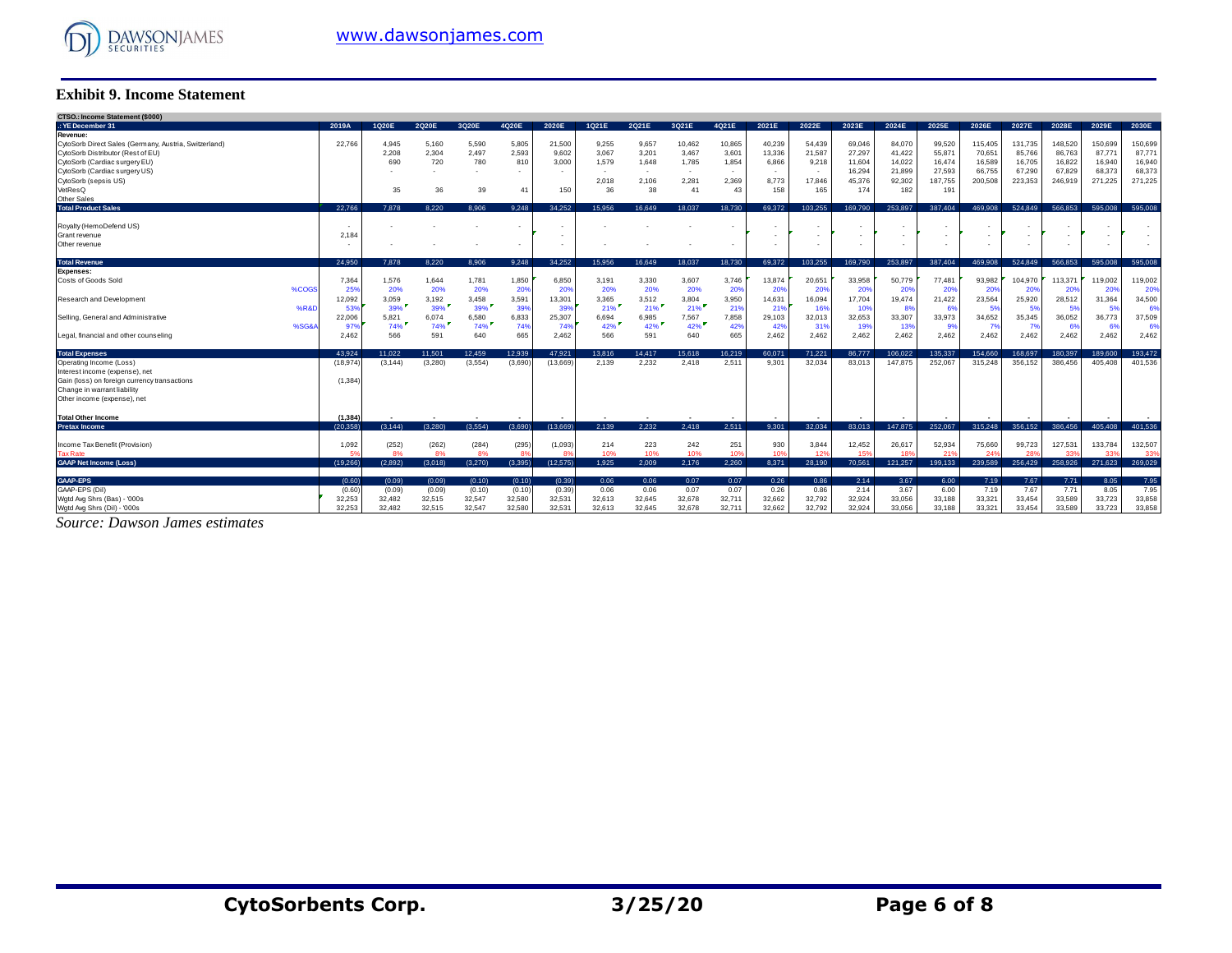

## **Important Disclosures:**

Companies mentioned in this report include: China Medical System Holdings Limited (CMS-HKG:0867, Not Rated), Atherys (ATHX) Buy rated

## **Price Chart:**



Price target and rating changes over the past three years: Initiated – Buy – July 11, 2019 – Price Target \$15.00 Update – Buy – August 12, 2019 – Price Target \$15.00 Update – Buy – August 15, 2019 – Price Target \$15.00

Update – Buy – August 19, 2019 – Price Target \$15.00

Update – Buy – November 6, 2019 – Price Target \$15.00

Update – Buy – February 19, 2020 – Price Target \$15.00

Price Target Increase – Buy – March 9, 2020 – Price Target \$17.00

Update – Buy – March 25, 2020 – Price Target \$17.00

Dawson James Securities, Inc. (the "Firm") is a member of the Financial Industry Regulatory Authority ("FINRA") and the Securities Investor Protection Corporation ("SIPC").

The Firm does not make a market in the securities of the subject company(s). The Firm has NOT engaged in investment banking relationships with CTSO in the prior twelve months, as a manager or co-manager of a public offering and has NOT received compensation resulting from those relationships. The Firm may seek compensation for investment banking services in the future from the subject company(s). The Firm has NOT received any other compensation from the subject company(s) in the last 12 months for services unrelated to managing or co-managing of a public offering.

Neither the research analyst(s) whose name appears on this report nor any member of his (their) household is an officer, director or advisory board member of these companies. The Firm and/or its directors and employees may own securities of the company(s) in this report and may increase or decrease holdings in the future. As of February, 29, 2020, the Firm as a whole did not beneficially own 1% or more of any class of common equity securities of the subject company(s) of this report. The Firm, its officers, directors, analysts or employees may affect transactions in and have long or short positions in the securities (or options or warrants related to those securities) of the company(s) subject to this report. The Firm may affect transactions as principal or agent in those securities.

Analysts receive no direct compensation in connection with the Firm's investment banking business. All Firm employees, including the analyst(s) responsible for preparing this report, may be eligible to receive non-product or service-specific monetary bonus compensation that is based upon various factors, including total revenues of the Firm and its affiliates as well as a portion of the proceeds from a broad pool of investment vehicles consisting of components of the compensation generated by investment banking activities, including but not limited to shares of stock and/or warrants, which may or may not include the securities referenced in this report.